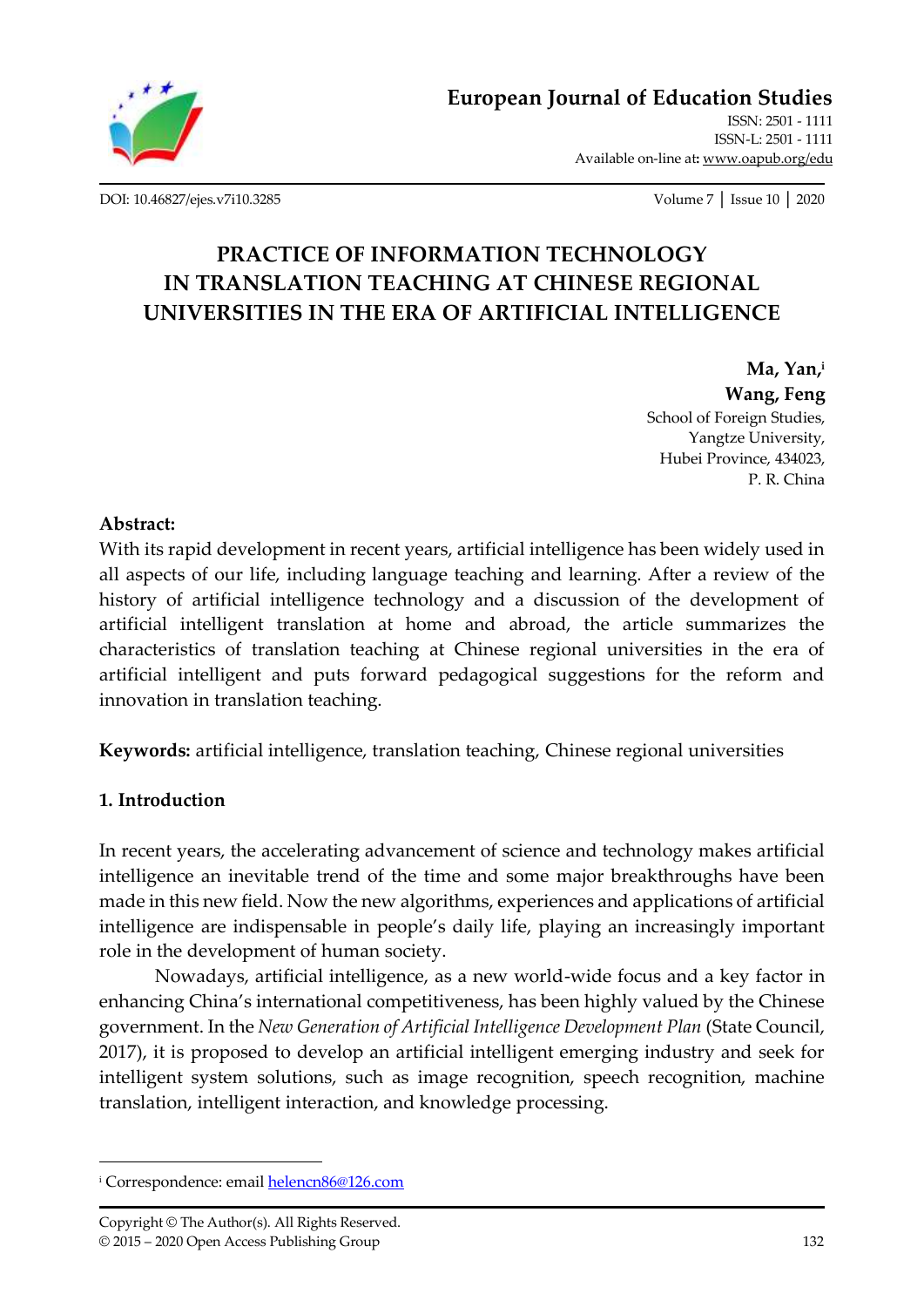It has been clearly pointed out in the *Three-Year Action Plan for Promoting the Development of a New Generation of Artificial Intelligence Industry (2018-2020)* issued by the Ministry of Industry and Information Technology to develop the intelligent translation industry and promote the application of high-precision intelligent translation systems for the improvement of accuracy and usability in multilingual translation and simultaneous interpretation (Ministry of Industry and Information Technology of China, 2017).

The Ministry of Education in 2018 issued the *Innovative Action Plan for Artificial Intelligence in Colleges and Universities* (Chinese Ministry of Education, 2018), clearly stating that speeding up the innovation application of artificial intelligence in the field of education, making use of smart technology to support the innovation of the personnel training mode, helping the reforming teaching methods, improving the educational governance ability, and constructing an intelligent, networked, personalized lifelong educational system are important ways and indispensable driving forces to promote a balanced education development as well as to realize education quality, equity and modernization.

It is obvious that artificial intelligence is striving into the field of education, whose rapid development will undoubtedly bring new opportunities, challenges and changes to foreign language teaching and learning. Under the background of artificial intelligence, the development of disciplines will experience a new phase when tradition integrates with technology, and the innovation of knowledge develops in parallel with that of technology (He Liubo, 2018). With the help of artificial intelligence technology, translation teaching will turn a completely new page.

# **2. The development of artificial intelligence translation**

Artificial intelligence (abbreviated AI) was proposed by John McCarthy in 1956, marking the birth of the artificial intelligence discipline. Artificial intelligence mainly studies artificial methods and techniques. It realizes machine intelligence through imitating, extending and expanding human intelligence. Artificial intelligence has experienced three stages of development: computational intelligence, perceived intelligence and understanding intelligence (Zhang Ailing et al., 2018)

Artificial intelligence translation is to translate a written or sound form of a natural language into another written or sound form of another natural language based on a specific computer program which combines the knowledge of computer linguistics, artificial intelligence and mathematical logic. Artificial intelligence translation is an intelligent ecosystem built by the Internet, people involved and the machine (Liang Jianwei, 2018)

Artificial intelligence translation is the product of the continuous development of machine translation. The process of machine translation is roughly divided into three stages: original analysis, original translation conversion and translation generation. The applications of machine translation include information acquisition, information release and information exchange, among which information acquisition is relatively mature and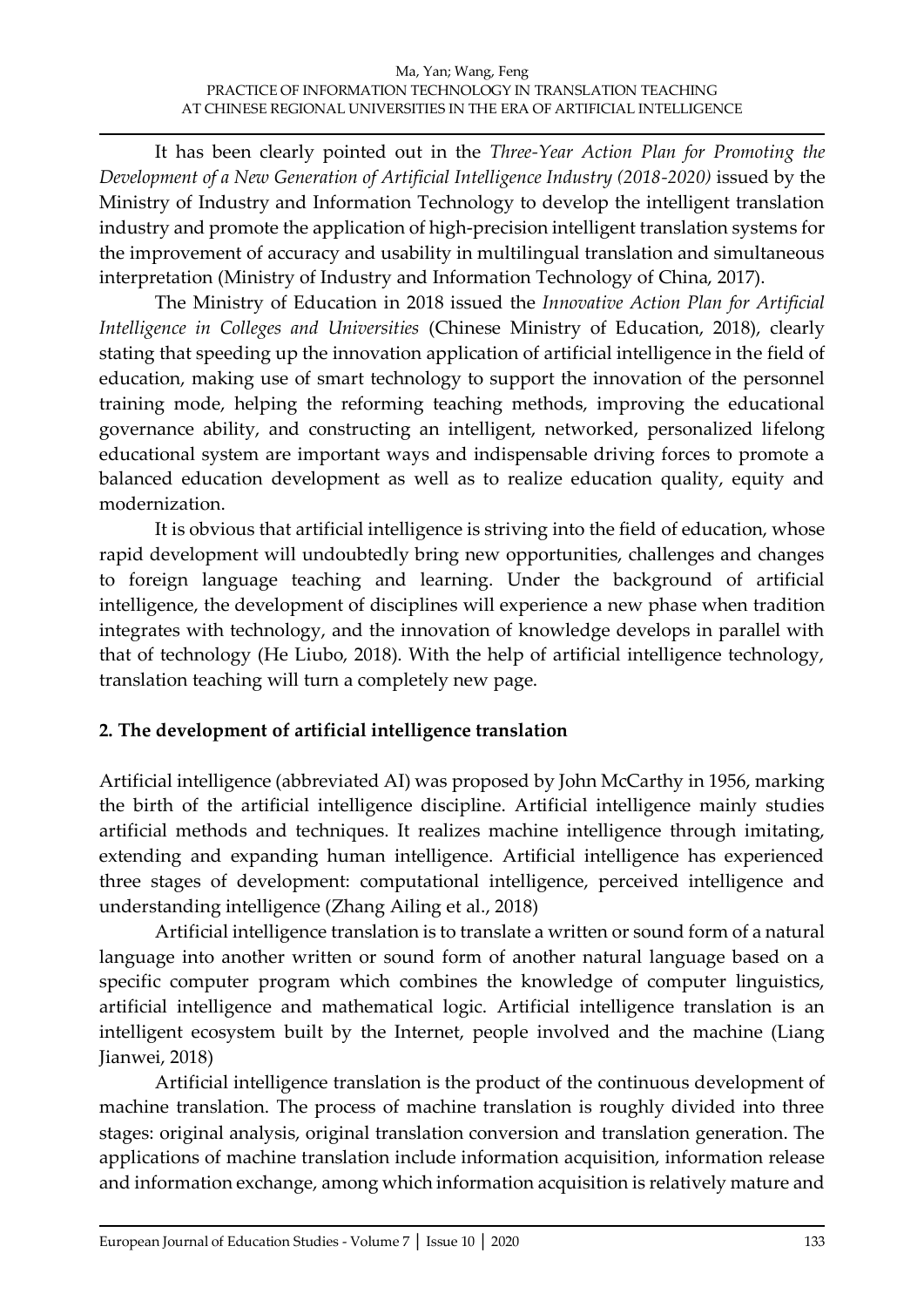widely used at present. And the close combination of computer-assisted translation (CAT) technology and machine translation which aims at information release has become an indispensable tool for professional translators and interpreters. Machine translation for the purpose of information exchange is mainly used for speaking, travelling and text chatting. Although its research is in profusion currently, it has not yet reached the maturity in large-scale applications (Zhang Ailing et al., 2018).

Machine translation technology has undergone incessant evolution and upgrading. At first, it was the rule-based translation system which experienced its development from vocabulary-based, grammar-based, and semantic-based to intelligence-based, producing three main translation methods: literal translation, transformational translation and inter-lingual translation. It then evolved into a statistical-based translation system, which constructed a translation model after a statistical analysis of a parallel corpus to translate a natural language into another natural language. However, this translation system is inflexible in expression and influent in word order.

Beginning in 2016, traditional statistical machine translation has been gradually giving way to neural network machine translation. The traditional statistical machine translation is a phrase-based or hierarchical phrase-based translation. Its basic idea is to build a statistical translation model by a statistical analysis of many parallel corpus for translation, while the latest machine translation is an artificial neural network-based intelligent algorithm system which incorporates deep learning technology (ibid). The core of the technology is a deep neural network with massive nodes (neurons) that automatically learn translation knowledge from the corpus.

In recent years, intelligent translation technology has developed rapidly in China and has made some achievements. For example, in 2011, Baidu translation service was officially launched. In the same year, Netease's self-developed technologies-image processing, speech recognition, intelligent question and answer were applied and promoted in Youdao translation; in 2014 New Translation was established, together with its new products including intelligent translation system, document translation system, and auxiliary translation system, translation plug-in, intelligent translation APP, intelligent translation headset, multi-lingual intelligent robot, simultaneous conference system and other products, which can meet the multi-lingual conversion needs in different contexts; In early 2016, Tencent launched Tencent Mr. Translator, and On-line "simultaneous interpretation" product in the following year. In March 2018, Sogou introduced the smart Sogou Travel Translator.

Artificial intelligence translation is the integration of automatic computer translation and computer-aided translation. Artificial intelligence translation has been widely used and popularized because of its advantages of low cost, high degree of automation, fast translation speed, easy operation, and budget saving.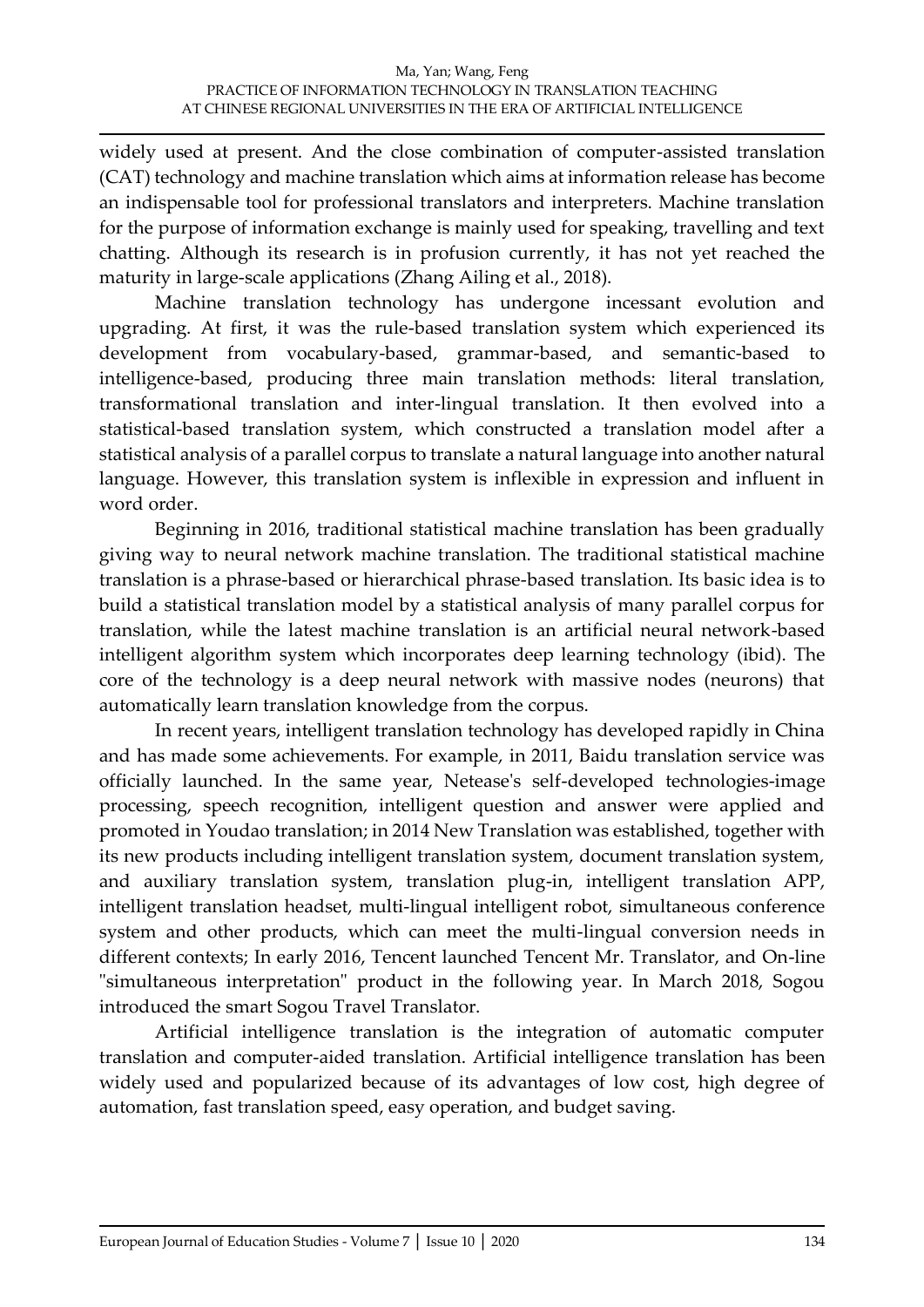## **3. The characteristics of translation teaching at home and abroad in the context of artificial intelligence**

Many foreign universities offer students such translation education courses as introduction to corpus, multimodal and audiovisual translation, translation of science and technology, professional translation, translation project management, translation history, literary translation, interpretation research, sociology model of translation/interpretation, translation/interpretation teaching methods, etc.

Besides, there are also training modules for students, such as translations of scientific reports, popular science articles, health care documents, clinical case studies, user guides and technical specifications. A comprehensive reading list is available for each of the above specific area.

In order to improve translation quality and translation efficiency, students will learn translation software such as SDL Trados indispensable for professional translators, including translation memory programs and Multiterm management programs. Students need to learn translation memories, term-bases, workbench, alignment, SDL cloud technology and editors in Trados Studio 2015. At the same time, other translation software is available for students to choose, such as Transit, Across, MemoQ. After a systematic study of the translation software, students can master the basic skills professional translators should have, such as project management, translation memory, translation quality control or website localization.

In addition, the translation industry provides students with advice on how to start a career to help them better understand their future professions.

### **4. The status quo of translation teaching at Chinese regional colleges and universities**

In view of the current situation of English translation teaching at local colleges and universities, Huang Shufang (2014) holds that the translation syllabus of local colleges and universities is out-of-date, the teaching approach simple, the teacher resource weak, cultural input inadequate, and thus students' learning output unsatisfactory.

Sui Yanna and Yao Minghui (2015) believe that teaching time is limited at local universities; the teaching content and materials are not updated; teachers' teaching ability is relatively weak, and there are insufficient opportunities to practice. Yuan Zhuoxi (2016) finds that the lack of teaching experience and teaching equipment poses many challenges for local universities and many efforts should be done to improve the current situation. Wang Shunlai (2016) says that the teaching concepts, teaching content and teaching methods should have innovative reforms based on the reality and characteristics of local universities.

In solving the problems, experts and scholars have studied and proposed suggestions from different perspectives such as teaching objectives, tasks, contents and teacher trainings. For example, Hu Weixia's task-based teaching methods, especially oriented to local industrial needs, are to cultivate translation talents to better serve local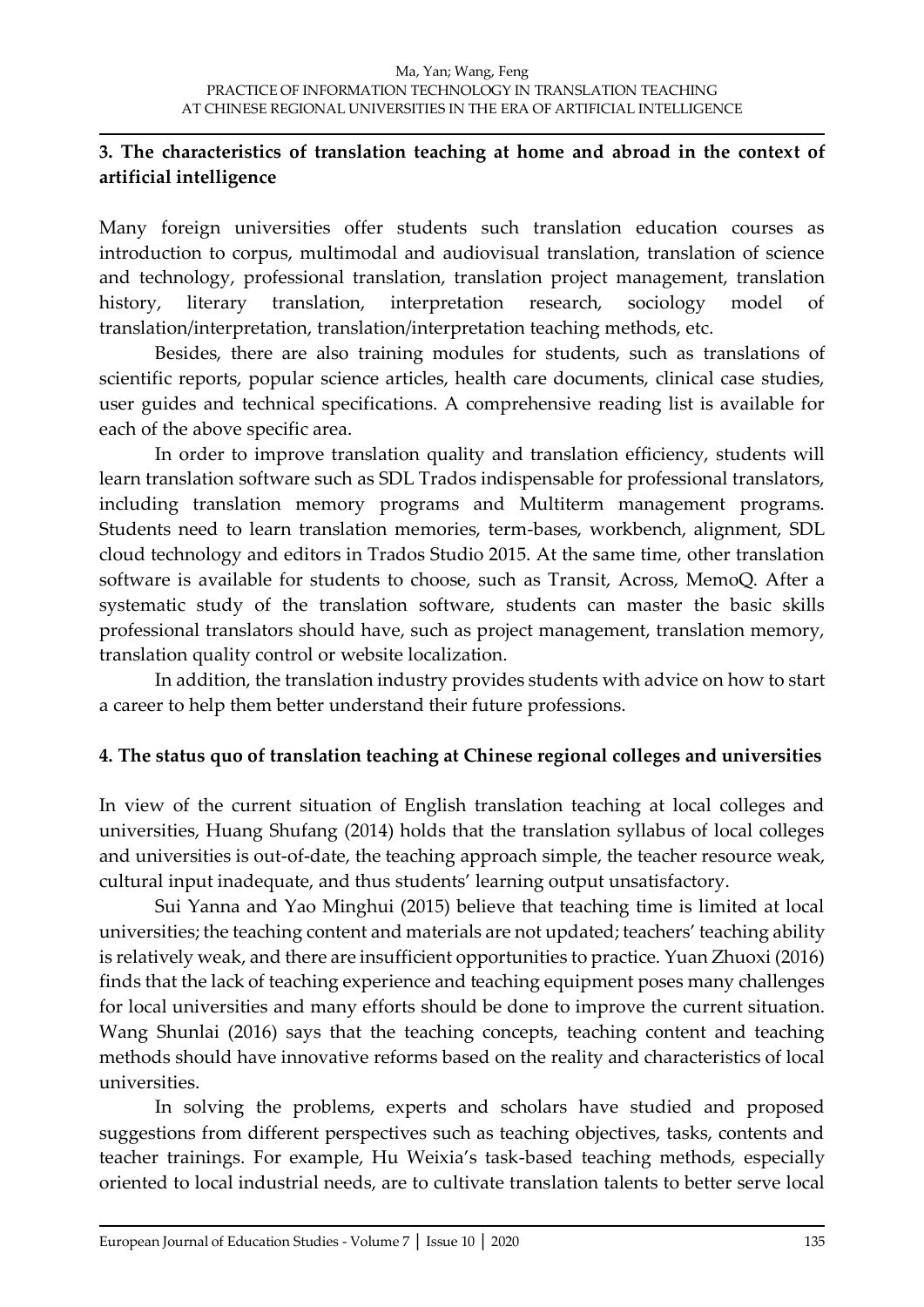development (2015). Zhang Enhua (2016) proposed the necessity and practical plan for adopting the graded teaching mode. Wang Hua (2018) believes that English translation teaching activities should follow students' cognitive development. According to students' needs, teachers should work out teaching strategies, improve teaching and assessment methods, and pay attention to an experiential, interactive and creative translation teaching and learning process.

With the artificial intelligence technology booming, the innovation of translation teaching has been promoted. Many Chinese scholars began to emphasize the application of translation technology in translation teaching. Xu Bin (2006:59) introduced the concept and classification of computer-aided translation and discussed how to apply computeraided translation techniques to translation teaching in an effective way. Wu Yun (2006: 55) believed that computer-assisted translation software plays an important auxiliary role in translation teaching and mainly introduced the application of Trados in the teaching process. After a systematical review of the domestic research on computer-aided translation, Lv Lisong and Mu Lei (2007) introduced the current situation of computeraided translation teaching aboard, and made a proposal to the domestic universities to incorporate computer-aided translation technology into translation teaching. As regards the teaching of translation technology, Zhang Xiaojun proposed such suggestions as paying attention to the introduction of computer-aided translation software, increasing the projects for translation training, applying corpus in translation teaching, putting effort to cultivate teachers in translation technology, introducing and compiling textbooks on modern translation technology (Zhang Xiaojun, 2010). Zhang Xudong and Zhang Wei (2016) pointed out that translation has faced technical challenges. The translation market, translation process, and translation methods are all experiencing a certain degree of technical turn, thus requiring that university should adapt to the change quickly by training translation talents, adjusting curriculum of translation teaching and working on translation technology teaching. Zhang Ailing (2018) explored the path of the coupling mechanism between the development of artificial intelligence technology and professional oral translation practice. Qin Ying (2018) believes that translation teaching should focus more on technical techniques in the context of artificial intelligence to train higher-level translators faster and better, and to offer more courses on translation software to improve students' proficiency in translation software application.

It can be seen that domestic translation teaching, especially the translation teaching at local universities in China lags behind universities aboard in the application of translation technologies like Trados. Therefore, it is of great necessity to introduce translation teaching concepts, translation strategies and translation methods from overseas universities to Chinese translation teaching, so as to improve the quality of English translation teaching in local colleges and universities in the era of artificial intelligence. It should be advocated to make use of modern scientific and technological developments combined with network and digitalization to reform translation teaching content, mode and evaluation system, and to cultivate applied talents with solid theoretical foundation compatible with local economic development needs.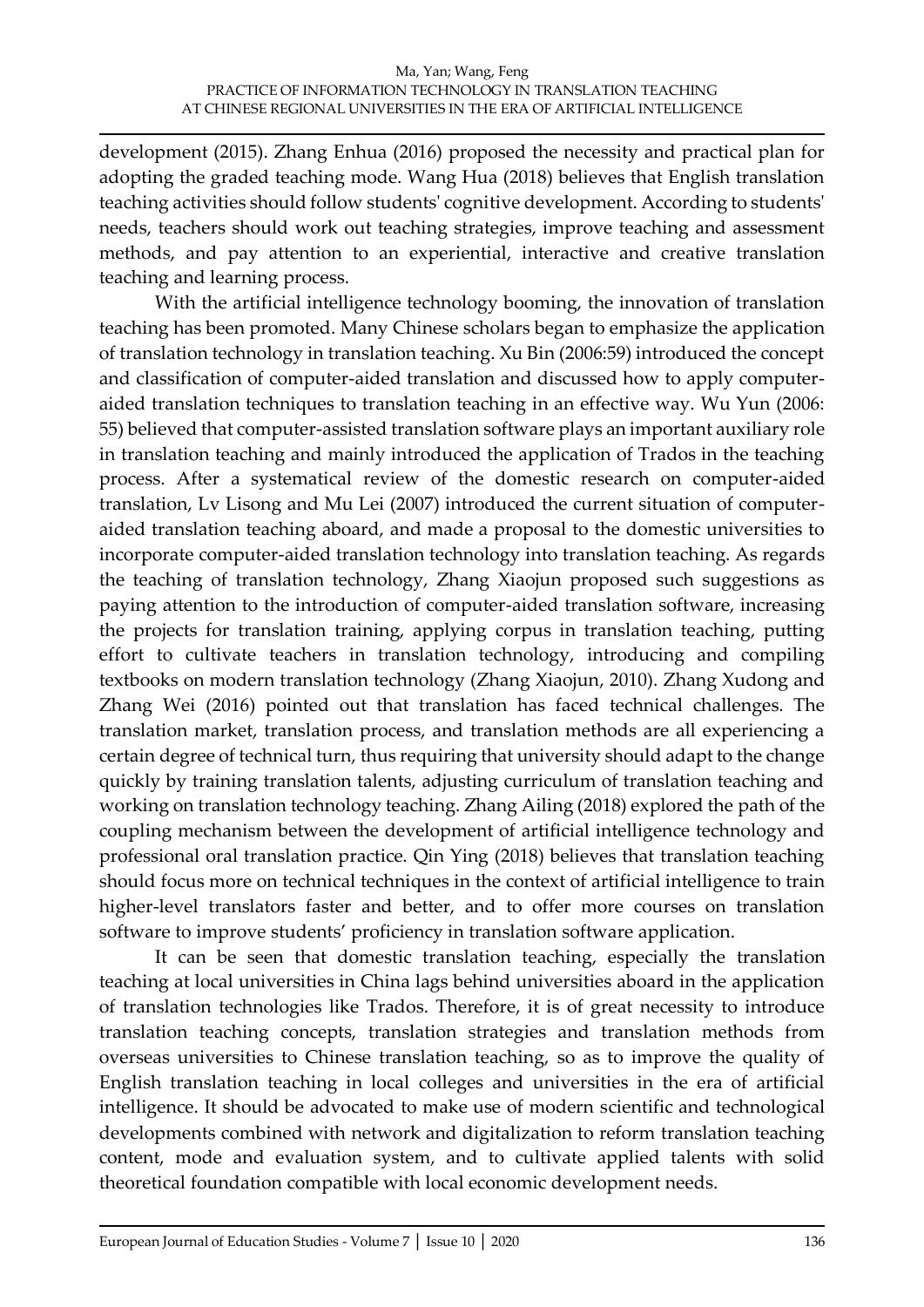## **5. The Reform Path of Translation Teaching in Chinese Local Colleges under the Background of Artificial Intelligence**

## **5.1 Changing traditional translation teaching concepts**

In the translation teaching under the background of artificial intelligence, the teacherstudent relationship is transformed from the traditional relationship of knowledge transferring and receiving to the present cooperative one. Teachers are no longer the leaders, but coordinators, collaborators, organizers and supervisors in the classroom learning and teaching activities in contrast with their traditional roles as commanders, controllers, judges, etc. Teachers guide students to screen and integrate relevant materials, stimulating students' interest and helping students to cooperate autonomously. And students become the main body in the teaching process, and their spontaneity and autonomy are improved as a result.

As important bases for the teaching process, teaching materials play important roles in ensuring good teaching results. As a result, the development of translation textbooks and materials should be based on the characteristics of local universities, with the consideration of the university's featured majors and the local socio-economic development. The translation textbooks and materials should include not only translation theories and strategies, but the artificial intelligence translation technologies. Therefore, in classroom teaching, the effective combination of traditional translation theories, skills with translation technologies provide students with both theoretical and practical bases, realizing "integration of knowledge and action."

# **5.2 Cultivating teachers' comprehensive professional quality**

As a qualified translation teacher, one must first have a good professional quality, including translation teaching concepts and skills, translation professionalism, translation theories and research capabilities.

In the era of artificial intelligence, translation teachers should not cling to the obsolete traditional teaching concepts but carry the modern teaching thought of cultivating students' information literacy through the whole process of translation teaching. Teachers should completely change their roles and explore the characteristics and new modes of task-based, cooperative, and autonomous translation teaching in the time of artificial intelligence, promoting the reform and development of translation teaching in the new environment.

Mu Lei et al. (2013) believed that the translation profession for translator teachers includes occupational features and laws, professional regulations and ethics. Only when teachers have a good command of translation theories and techniques, and a good knowledge of the characters, norms and standards of translation profession, operational procedures, and market needs can they cultivate students' professional qualities by their words and deeds.

Translation teachers should not only have a good knowledge of translation theory, a keen insight into the development of translation studies at home and abroad, rich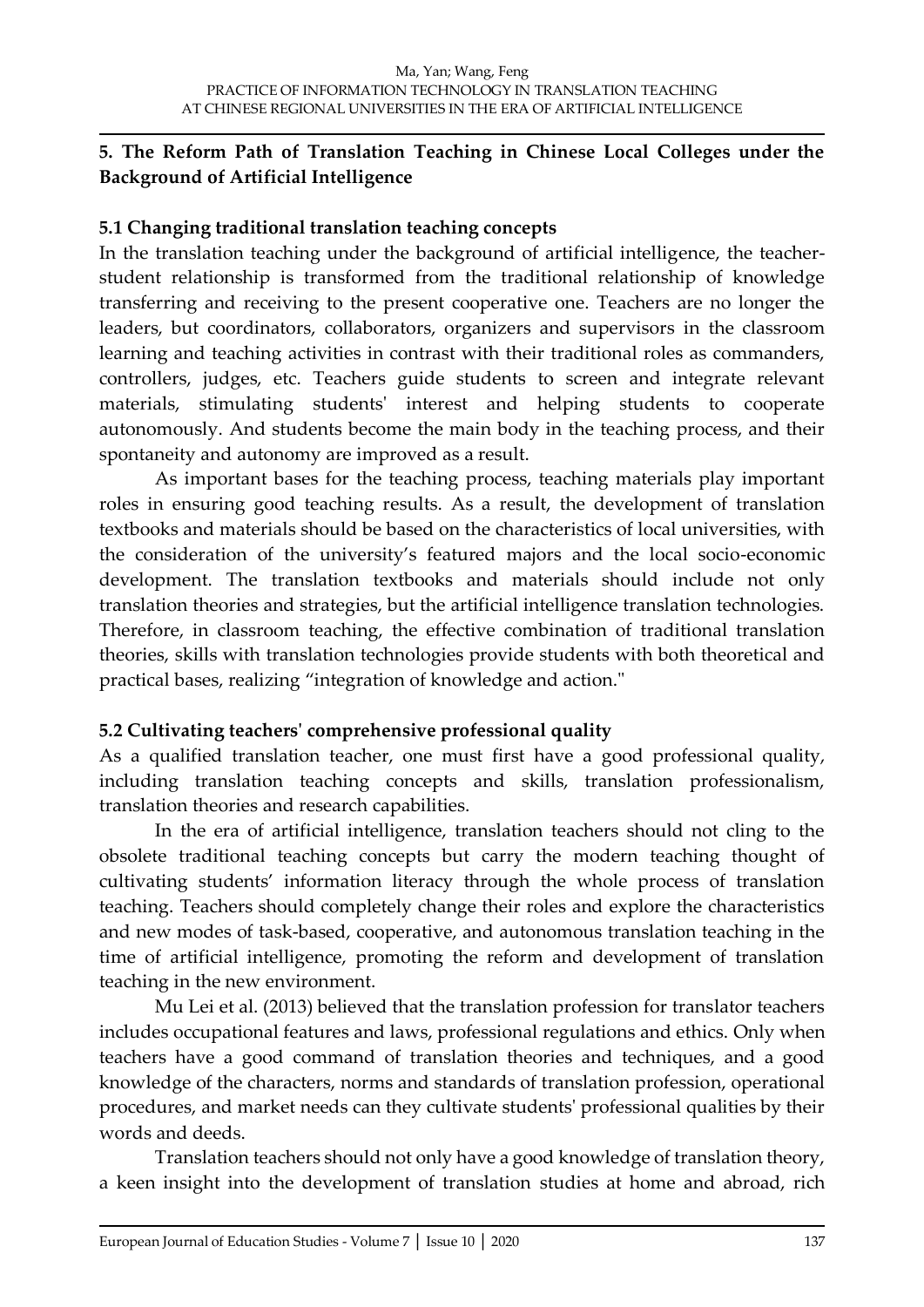experience in translation practice, but also be able to apply theory to practice and constantly sublimate theories in practice to promote teaching and research.

Teachers should also take the initiative to participate in scientific research activities and teams, apply for teaching and research projects, and attend teacher training courses, lectures and seminars, which therefore help them strengthen their cooperative learning ability, understand the knowledge and scientific research progress in this field and improve their scientific research capabilities.

In the era of artificial intelligence, translation activities rely more on translation technology. Therefore, professional teachers in translation must have good information literacy. Teachers' information literacy is characterized by a systematic mastery of information theory and such abilities as information resource retrieval, analysis, practice, operation and integrating information technology and curriculum, etc. (He Hongli, 2015) With a good mastery of information teaching skills, English translation teachers can carry out scientific research and guide students in translation practices. However, at present, college translation teachers are facing the difficulties of lacking theoretical knowledge and practical experience concerning information technology, being incompetent in applying information technology to translation courses, and enjoying insufficient training opportunities and recourses on translation information technology.

To solve the problems, schools and education departments should make greater efforts to increase investment and carry out special teacher training courses to improve teachers' skills in translation technology, and effectively ensure the quality and result of translation teaching.

# **5.3 Establishing intelligent translation teaching platform**

In the artificial intelligence environment, translation information technology will by no means surpass or replace the translation teaching mode but complement and optimize it. Translation teaching in the new environment focuses more on individualization, humanization, intelligence and diversification and can realize self-exploration learning, collaborative learning, resource sharing, situation creation, information acquisition, and cross-regional synchronous teaching activities.

In the intelligent teaching process, teachers use a variety of learning software and resources to enrich the content of the curriculum and to increase the depth and breadth of knowledge, improving the effectiveness and efficiency of teaching, and enhancing students' learning initiative; teachers can provide students with a wide range of online learning resources to study in and after class, such as Mooc, Micro-courses, online courses, WeChat learning platforms and other online learning approaches, which are more humane ways for the one-to-one online interactions and Q&A between students and teacher.

At the same time, data can be effectively tracked, and students' learning process, task completion and learning effects can be well monitored. Teachers therefore can make appropriate interventions to improve students' academic performance. Students can also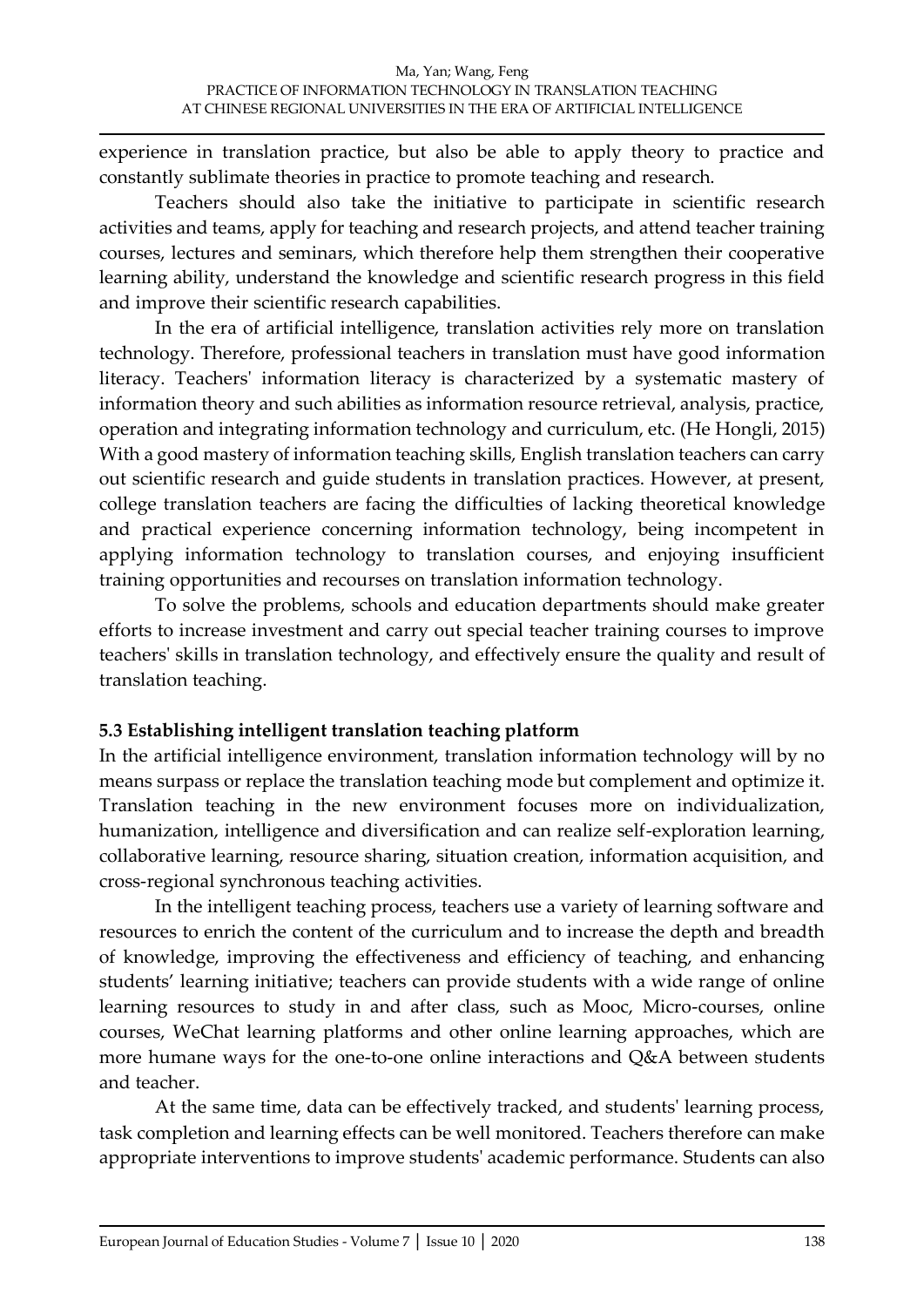monitor and supervise themselves through the online platform, thus discovering problems in learning and correcting them in time.

Artificial intelligence also provides an accurate assessment of teaching and learning. Based on the combination of structural assessment and indicator assessment, the whole teaching ecology is dynamically evaluated and can better embody the essence of formative evaluation of students' learning more scientifically and objectively, providing references and guidance for the next round of teaching and learning (Hong Changchun, 2018).

Intelligent evaluation is also capable of discovering the blind spots, difficulties, key points, easy points and repeated content in learners' translation learning, thereby accurately matching resources, formulating personalized learning programs, saving learners' time and improving learning effectiveness.

### **6. Conclusion**

The integration of artificial intelligence technology into translation teaching activities is the inevitable result of the development of the times. The use of artificial intelligence can improve students' learning experience and learning efficiency and help translation teachers to carry out innovative research on translation teaching. The application of artificial intelligence in the field of translation is now making contribution to the field of translation and creating an unprecedented prospect as well.

# **References**

- He, Hongli (2015). Analysis on the Ways of Translation Teachers' Professional Development in the Big Data Era. *Journal of Changzhi University*, (6): 83-86.
- He, Liubo (2018). Reflections on the development of computer aided translation in China under the background of artificial intelligence. *English Square*, (5): 17-19. DOI:10.16723/j.cnki.yygc.2018.05.007
- Hong, Changchun (2018). Students' Online Learning and Course Evaluation: A Case Study of Advanced English Course. *Technology Enhanced Foreign Language Education*, (6):29-33.
- Hu, Weixia (2015). Research on the teaching status and countermeasures of business English translation courses in local colleges and universities. *Journal of Xingtai University*, (2):141-143.
- Huang, Shufang (2014). Research on digital publishing of college English translation textbooks. *Overseas English*, (6): 149-150, 159.
- Liang, Jianwei (2018). Promoting the development of intelligent translation industry to help artificial intelligence industry flourish in Guangdong. *Guangdong Economy*, (9): 40-45.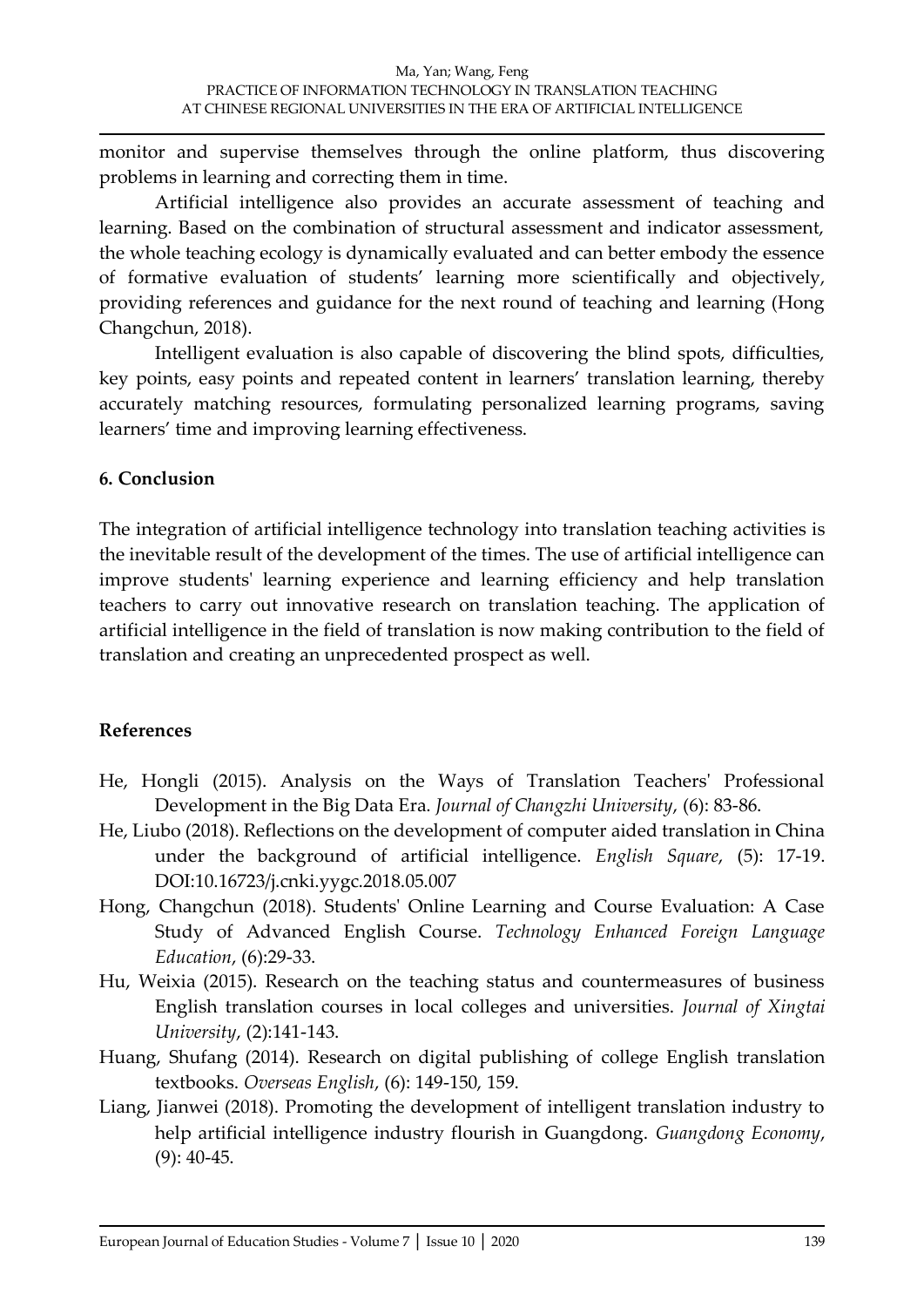- Lv, Lisong, Mu Lei (2003). Computer-aided translation technology and translation teaching. *Foreign Language World*, (3): 35-43.
- Ministry of Education of the People's Republic of China, Education Informatization 2.0 Action Plan, retrieved Apr. 2018, from [http://www.moe.gov.cn/srcsite/A16/s3342/201804/t20180425\\_334188.html.](http://www.moe.gov.cn/srcsite/A16/s3342/201804/t20180425_334188.html)
- Ministry of Education the People's Republic of China. Innovative Action Plan for Artificial Intelligence in Colleges and Universities, retrieved Jun. 2018, from [http://www.moe.gov.cn/srcsite/A16/s7062/201804/t20180410\\_332722.html?from=](http://www.moe.gov.cn/srcsite/A16/s7062/201804/t20180410_332722.html?from=groupmessage&isappinstalled=0) [groupmessage&isappinstalled=0.](http://www.moe.gov.cn/srcsite/A16/s7062/201804/t20180410_332722.html?from=groupmessage&isappinstalled=0)
- Ministry of Industry and Information Technology. Three-Year Action Plan for Promoting the Development of a New Generation of Artificial Intelligence Industry (2018- 2020), retrieved Dec 2017, from [http://www.miit.gov.cn/n1146295/n1652858/n1652930/n3757016/c5960820/content](http://www.miit.gov.cn/n1146295/n1652858/n1652930/n3757016/c5960820/content.html) [.html.](http://www.miit.gov.cn/n1146295/n1652858/n1652930/n3757016/c5960820/content.html)
- Mu, Lei et al. (2013). The improvement of the training mechanism of professional translation talents from the angle of professionalization, *Foreign Languages in China*, (1): 85-95. DOI:10.13564/j.cnki.issn.1672-9382.2013.01.002
- Qin, Ying (2018). An Analytical Study of Neural Network Machine Translation and Its Impacts on Translation Teaching. *Technology Enhanced Foreign Language Education*, (2): 51-56.
- State Council of the People's Republic of China. The Development Plan of the New Generation Artificial Intelligence, retrieved Jul. 2017, from [http://www.gov.cn/zhengce/content/2017-07/20/content\\_5211996.htm.](http://www.gov.cn/zhengce/content/2017-07/20/content_5211996.htm)
- Sui, Yanna, Yao Minghui (2015). A brief analysis of the problems and countermeasures in English translation teaching in local colleges and universities. *Innovation Education*, (12):121.
- Wang, Hua (2018). An analysis of college English translation teaching from the perspective of cognitive linguistics. *Education Modernization*, 5(31):148-149. DOI: 10.16541/j.cnki.2095-8420.2018.31.065.
- Wang, Shunlai (2016). On the transformation of translation talents training in local colleges and universities. *Journal of Henan Institute of Science and Technology*, (6): 14- 16. doi: 10.3969/j.issn.1673-6060.2016.06.004.
- Wu, Yun (2006). The pedagogical use of online cobuild concordance and collocation sampler. *Technology Enhanced Foreign Language Education*, (06):56-58, 69.
- Xu, Bin (2006). CAT and translation research and teaching, *Shanghai Journal of Translators*, (4):59-63.
- Yuan, Zhuoxi (2016). A brief analysis of the problems and countermeasures in English translation teaching in local colleges and universities. *Journal of Lanzhou Institute of Education*, (3):102-103.
- Zhang, Ailing et al. (2018). A Tentative Proposal for Translation & Interpreting Based on Human-Computer Collaboration through Developments in Artificial Intelligence. *Technology Enhanced Foreign Language Education*, (3):88-93.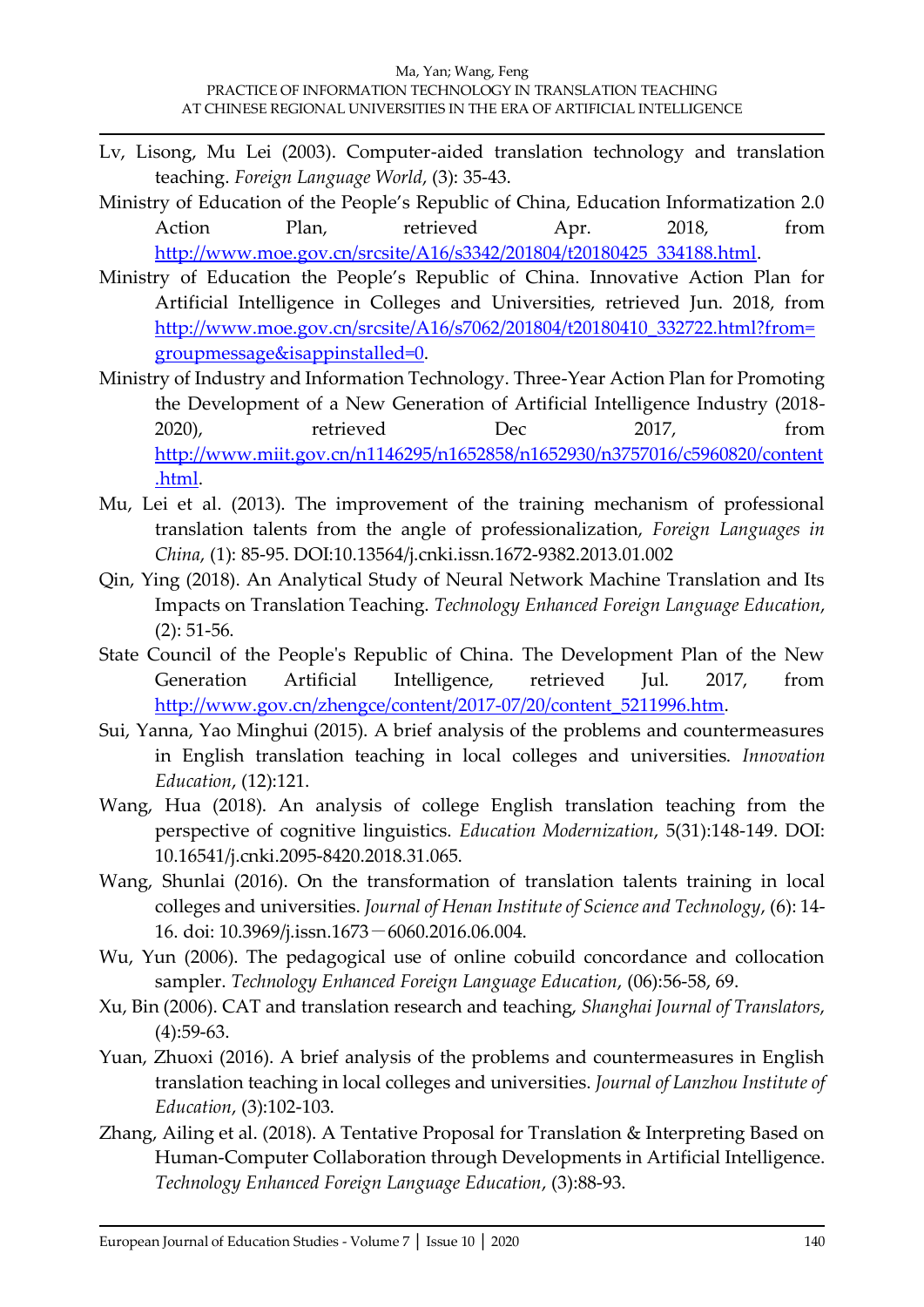- Zhang, Enhua (2016). Practical research on graded teaching of English translation courses in local colleges and universities, *Journal of Jiamusi Vocational College*, (7): 306.
- Zhang, Xiaojun (2010). Translation technology teaching in British universities and its enlightenment. *Foreign Language Research*, (6):76-79
- Zhang, Xudong, Zhang Wei (2016). A review on the technical tendency of translation. *Foreign Languages Research*, (5):88-91.